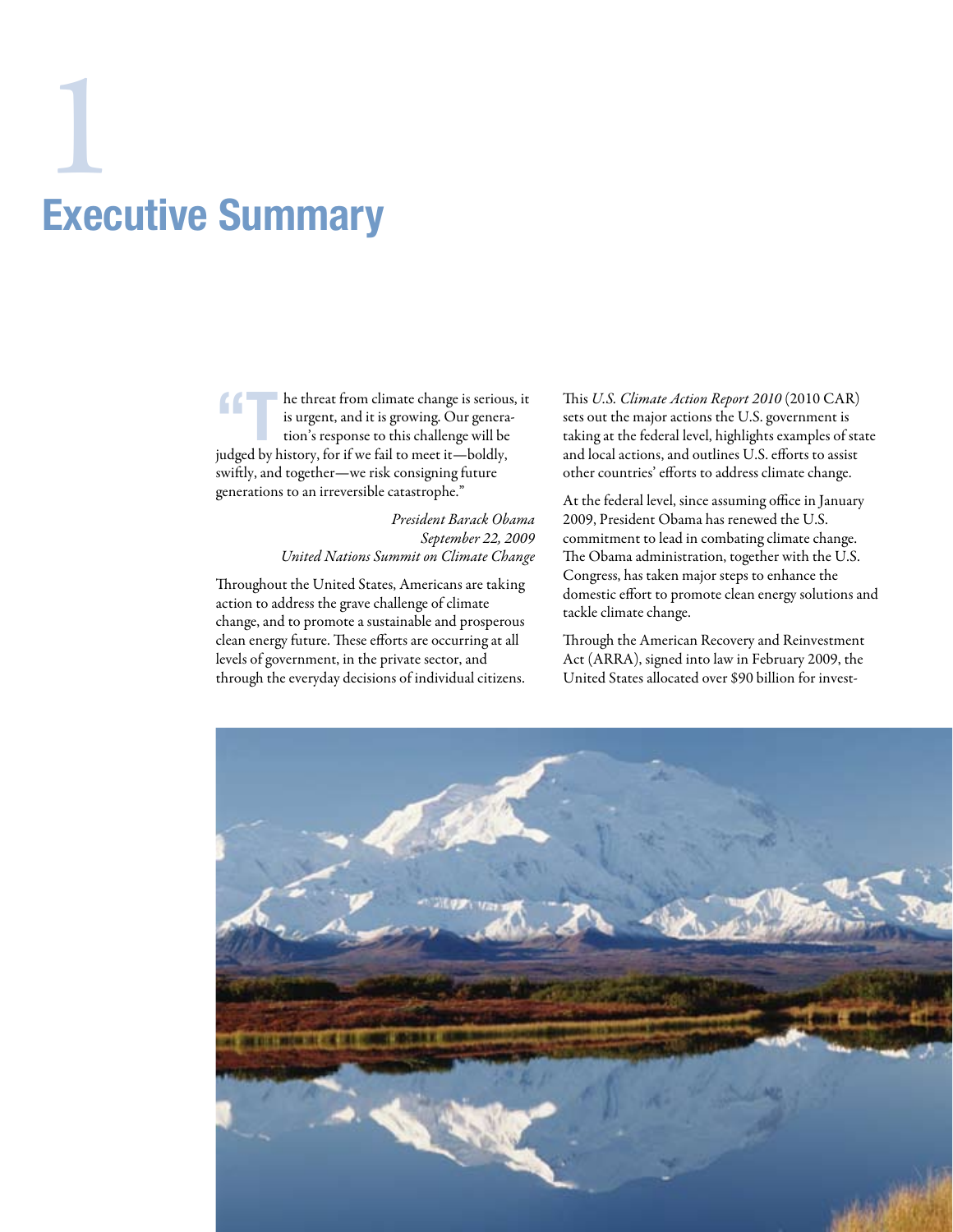ments in clean energy technologies to create green jobs, speed the transformation to a clean, diverse, and energy-independent economy, and help combat climate change.

In May 2009, President Obama announced a commitment to develop the first-ever joint fuel economy and carbon dioxide  $({\rm CO}_2)$  tailpipe emission standards for cars and light-duty trucks in the United States. These standards will boost fuel efficiency on average 4.3 percent annually and approximately 21.5 percent over the term of the standards, starting in 2012 and ending in 2016.

In September 2009, the U.S. Environmental Protection Agency (EPA) announced its plan to collect greenhouse gas (GHG) emission estimates from facilities responsible for 82.5 percent of the GHG emissions across diverse sectors of the economy, including power generation and manufacturing.

In October 2009, the President issued an Executive Order requiring federal agencies to set and meet strict GHG reduction targets by 2020. President Obama also called for more aggressive efficiency standards for common household appliances and put in motion a program to open the outer continental shelf to renewable energy production.

In December 2009, following an extensive comment and review period, the EPA Administrator issued findings under the U.S. Clean Air Act that the current and projected GHG concentrations in the atmosphere threaten the health and welfare of current and future generations.

The United States is engaged in crafting new laws to provide a comprehensive long-term framework for combating climate change over the coming decades. In February 2009, President Obama announced his intent to work with Congress in seeking new legislation on energy and climate change that would establish a mandatory economy-wide cap on emissions, with emission reductions beginning in 2012 and becoming more stringent annually thereafter, leading to GHG reductions of approximately 83 percent below 2005 levels by 2050. In June 2009, the U.S. House of Representatives took a significant step toward realizing this goal by passing the American Clean Energy and Security Act. The legislation includes major new investments in clean energy technologies that will be needed to achieve a prosperous transformation to a low-carbon economy, help the United States adapt to the effects of climate change, and establish the United States as a leader in creating the skilled green jobs that will help drive economic growth in coming decades.

Leadership involves effective cooperation with countries from all regions of the world. Since entering office, the Obama administration has ramped up U.S.

engagement with other countries through the United Nations Framework Convention on Climate Change (UNFCCC) and through complementary efforts in support of a successful global climate agreement.

In April 2009, President Obama launched the Major Economies Forum on Energy and Climate (MEF), establishing an enhanced dialogue among 17 developed and developing economies representing 80 percent of global emissions to help support the multilateral negotiating process and devise new ways to advance the development and deployment of clean energy technologies. Leaders of these nations met in July 2009, and agreed on ways to further consensus on an enhanced future climate regime under the UNFCCC. These leaders also announced the establishment of a new Global Partnership to speed clean energy technology deployment. Experts from these countries have since developed action plans covering 10 key technologies. In December 2009 in Copenhagen, as part of this effort, the United States and other partners announced a new, five-year \$350-million Climate Renewables and Deployment Initiative.

In June 2009, the President announced a new Partnership on Clean Energy and Climate of the Americas to promote clean energy technologies across the Western Hemisphere. The United States has accelerated collaboration with key partners, such as China, India, the European Union, Canada, Brazil, Mexico, Russia, and others, to combat climate change, coordinate clean energy research and development, and support efforts to achieve a successful agreement under the UNFCCC.

In September, at the 2009 Group of Twenty (G-20) summit in Pittsburgh, Pennsylvania, President Obama joined other G-20 leaders in committing to phase out fossil fuel subsidies.

In December 2009, at the Fifteenth Conference of the Parties of the UNFCCC, as part of a Copenhagen Accord involving robust GHG mitigation contributions by developed and key developing countries, the Obama administration proposed a U.S. GHG emissions reduction target in the range of 17 percent below 2005 levels by 2020 and approximately 83 percent below 2005 levels by 2050, ultimately aligned with final U.S. legislation. In January 2010, the United States inscribed its near-term proposal—to reduce emissions in the range of 17 percent from 2005 levels by 2020—in the Copenhagen Accord, formally associating itself with the Accord.

The United States announced in Copenhagen that it would increase U.S. climate assistance to ensure a fast start to post-Copenhagen efforts, contributing its share to developed country financing approaching \$30 billion for 2010–2012. Also, in the context of meaningful mitigation actions and transparency on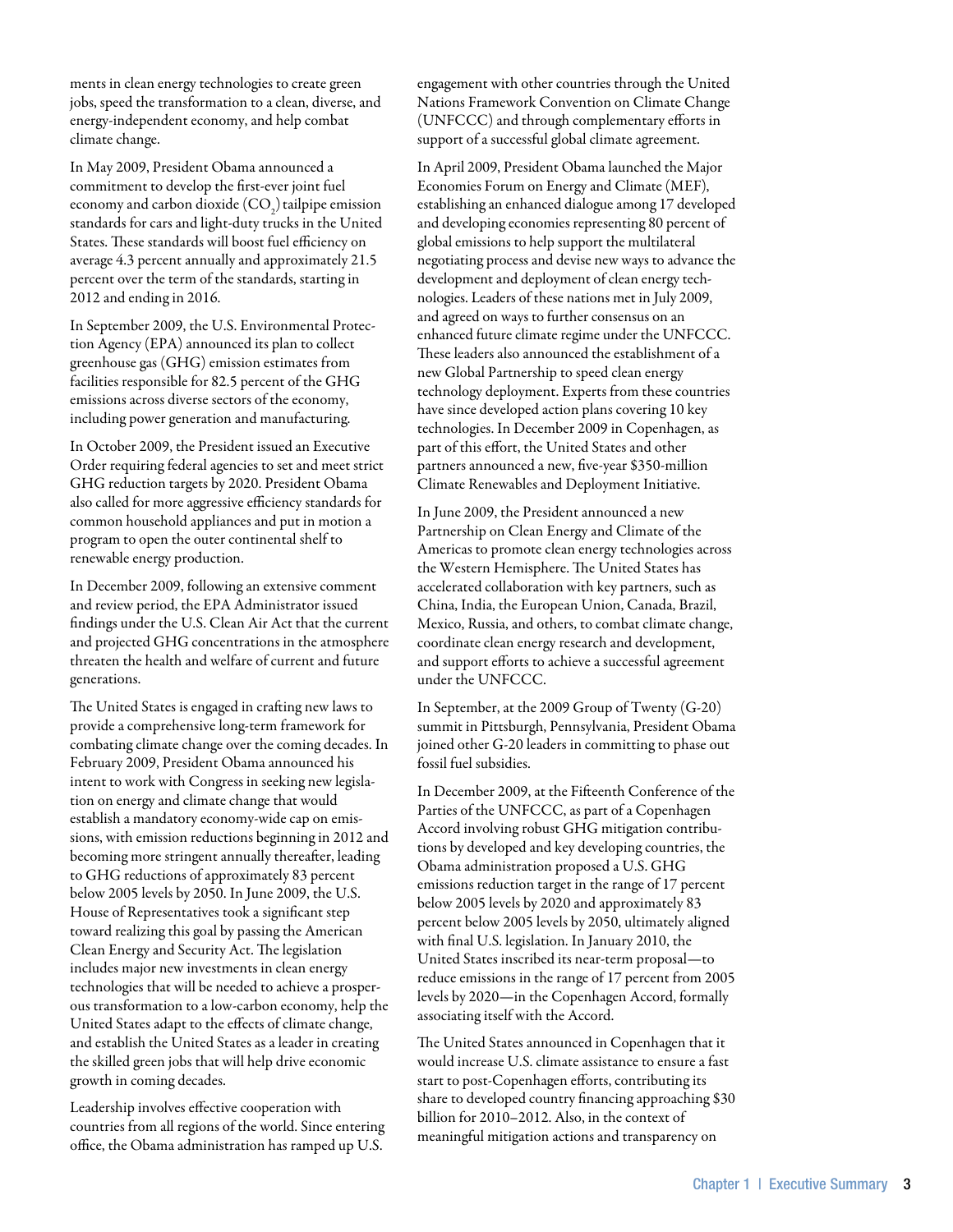implementation, developed countries committed to a goal of mobilizing \$100 billion globally by 2020 for countries in need, from various public- and privatesector sources. The fast-start effort will begin in 2010, with U.S. financing increased approximately three times that of 2009, including a substantial increase in adaptation financing for the most vulnerable countries and communities.

This 2010 CAR, submitted as a formal national communication, in accordance with Articles 4 and 12 of the UNFCCC, documents the actions the United States is taking to address climate change. This review accounts for current and proposed activities up to 2010. This report cites information and data available through 2009, except under very special circumstances, where more recent data were available. It explains how U.S. social, economic, and geographic circumstances affect U.S. GHG emissions, summarizes U.S. GHG emission trends from 1990 through 2007, identifies existing and planned U.S. policies and measures to reduce GHGs, and reports, wherever possible, measurable and verifiable emission reduction estimates for those policies and measures. The report also indicates future trends for U.S. GHG emissions, outlines the impacts of climate change on the United States and the adaptation measures the nation is taking to address those impacts, provides information on climate-related financial resources and technology transfer, details U.S. research and systematic observation efforts, and describes U.S. climate education, training, and outreach initiatives.

The activities in this report outline a set of initiatives in an ambitious, sustained effort that will be required to fully address climate change. The United States, in close cooperation with other nations of the world, is ready to build on its actions to date and assume a leadership role in this effort. The United States will continue to vigorously develop and build on its domestic and international efforts in coming months and years.

### National Circumstances

Chapter 2 of this report outlines the national circumstances of the United States and how they affect U.S. GHG emissions. The United States is a large country with a diverse geography that encompasses a full range of tropical, temperate, and Arctic ecosystems, stretching across seven time zones, from the Atlantic seaboard to the Hawaiian Islands. The total U.S. land area is  $3,548,112$  square miles  $(mi^2)$  $(9,192,000$  square kilometers  $[km^2]$ ; about 28 percent of that land is owned and managed by the federal government in a system of parks, forests, wilderness areas, wildlife refuges, and other public lands.

The United States is a federal republic, and its government is divided into three distinct branches: executive, legislative, and judicial. Each branch plays a distinct role in the creation, implementation, and adjudication of America's laws. In addition, the governments of U.S. states and localities are responsible for developing environmental and energy laws and policies that collectively have a substantial influence on the U.S. climate response.

As of 2009, the United States is the third most populous country in the world, with an estimated population of 308 million. From 1990 to 2009, the U.S. population grew by about 59 million, at an annual rate of about 1 percent. This growth rate is relatively high compared to the approximately 0.4 percent annual growth rates of Organisation of Economic Co-operation and Development (OECD) member countries.

The United States has the highest real gross domestic product (GDP) in the world. Between 1990 and 2008, U.S. GDP grew by over \$5.78 trillion (in constant 2008 dollars) or 66.9 percent, to reach \$14.4 trillion (2008 dollars). Per capita income on a purchasing power parity basis was \$46,716 in 2008—the fourth highest in the world behind Luxembourg, Norway, and Singapore.

The United States is the world's largest producer and consumer of energy. The nation currently consumes energy from petroleum, natural gas, coal, nuclear, conventional hydropower, and other renewable energy sources. For baseload electricity and most energy needs in the transportation sector, the fuels used most often are fossil fuels, accounting for approximately 79 percent of all U.S. energy consumption from 2005 through 2008. Petroleum remains the largest single source of U.S. energy consumption; in 2008 it accounted for 37.7 percent of total U.S. energy demand, down from 41 percent in 2005. Natural gas accounts for 24.4 percent, coal for 22.4 percent, nuclear for 8.1 percent, conventional hydro for 2 percent, and other renewables for 3 percent (U.S. DOE/EIA 2009d).

Annual U.S. energy consumption has been variable over the last decade, closely tracking economic growth rates and trends in energy efficiency in the residential, commercial, industrial, and transportation sectors. Between 2005 and 2007, total U.S. primary energy consumption grew by slightly over 1 percent. However, total primary energy consumption fell by 2.2 percent in 2008, as the economy weakened. Also, overall U.S. energy intensity has continually decreased, indicating an overall trend toward increasing energy efficiency in the economy. The decline of the U.S. economy's energy intensity has a direct effect on U.S.  $\mathrm{CO}_2$  emissions, 94 percent of which derive directly from the burning of fossil fuels according to 2007 data (U.S. EPA/OAP 2009).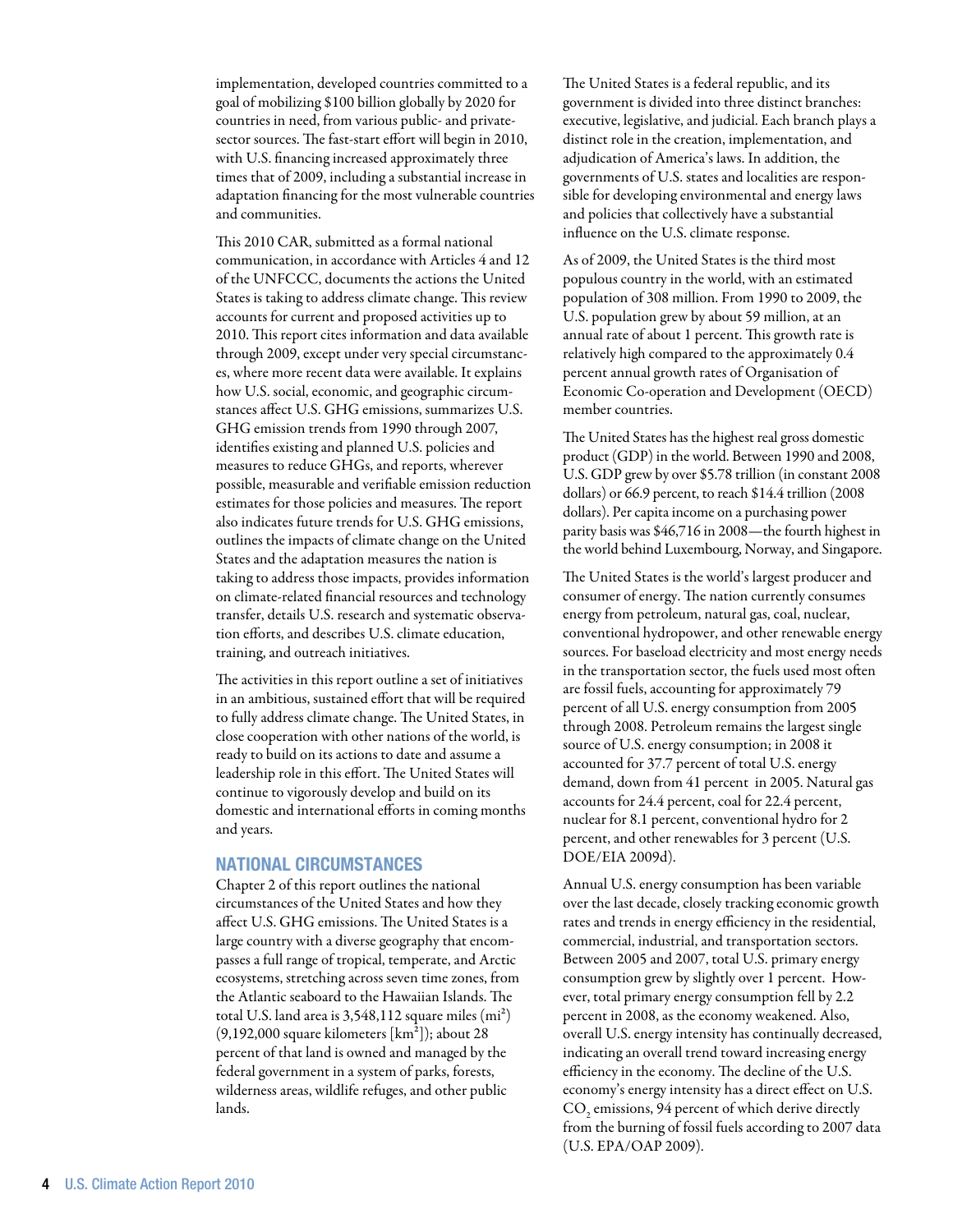The U.S. transportation system has evolved to meet the needs of a highly mobile, dispersed population and a large economy. Automobiles and light trucks dominate the passenger transportation system, and the highway share of passenger miles traveled by these vehicles in 2006 (the most recent year of available data) was 89 percent of total passenger miles. Air travel accounted for slightly over 10 percent, and mass transit and rail travel combined accounted for only about 1 percent of passenger miles traveled.

Many of the long-term trends identified in the 2006 *U.S. Climate Action Report* (2006 CAR) continue today, but recent events have significantly affected U.S. national circumstances. In particular, the economic slowdown in 2008 and early 2009 had a substantial impact on energy use and, correspondingly, GHG emissions. Technological change, energy efficiency improvements in transportation, buildings, and other sectors, private and public investment in low-carbon energy infrastructure, and a shift to less energy-intensive economic activity have continued to slow the growth of energy demand.

### Greenhouse Gas Inventory

Chapter 3 summarizes U.S. anthropogenic GHG emission trends from 1990 through 2007. The estimates presented in the report were calculated using methodologies consistent with those recommended by the Intergovernmental Panel on Climate Change (IPCC). A complete accounting of GHGs in the United States is referenced in Chapter 3 of this report in Figure 3-1 and Table 3-2. In 2007, total U.S. GHG emissions were 7,150.1 teragrams of carbon dioxide equivalents (Tg CO<sub>2</sub> Eq.). Overall, total U.S. emissions rose by 17 percent from 1990 through 2007. Over that same time period, the U.S. GDP increased by 65 percent and population increased by 21 percent.  $\mathrm{CO}_\mathrm{2}$  accounted for approximately 85 percent of total U.S. GHG emissions in 2007.

As the largest source of U.S. GHG emissions, CO<sub>2</sub> from fossil fuel combustion has accounted for approximately 79 percent of global warming potential-weighted emissions since 1990. Emissions of  $\mathrm{CO}_2^{}$  from fossil fuel combustion increased at an average annual rate of 1.3 percent from 1990 through 2007. The fundamental factors influencing this trend include general domestic economic growth over the last 17 years, and significant growth in emissions from transportation activities and electricity generation. Between 1990 and 2007,  $\mathrm{CO}_\mathrm{2}$  emissions from fossil fuel combustion increased from 4,708.9 Tg CO<sub>2</sub> Eq. to 5,735.8 Tg  $\mathrm{CO}_2$  Eq., a 21.8 percent total increase over the 17-year period. Historically, changes in emissions from fossil fuel combustion have been the dominant factor affecting U.S. emission trends.

Methane (CH<sub>4</sub>) accounted for approximately 8 percent of total U.S. GHG emissions in 2007, with enteric fermentation (methane produced by livestock) being the largest source of CH<sub>4</sub> emissions. U.S. emissions of  $\text{CH}_4^{}$  declined by 5 percent from 1990 through 2007, mostly due to increased collection and combustion of landfill gas, as well as improvements in technology and management practices at natural gas plants.

Nitrous oxide (N<sub>2</sub>O) accounted for approximately  $4.4$ percent of total U.S. GHG emissions in 2007. The main U.S. anthropogenic activities producing  $\mathrm{N}_2\mathrm{O}$  are agricultural soil management and fuel combustion in motor vehicles. Overall, U.S. emissions of  $\mathrm{N}_2\mathrm{O}$ declined by 1 percent from 1990 to 2007, largely due to the installation of newer  $\mathrm{N}_2\mathrm{O}$  control technologies in motor vehicles throughout the past decade.

Fluorinated substances—hydrofluorocarbons (HFCs), perfluorocarbons (PFCs), and sulfur hexafluoride (SF $_{6}$ )—accounted for 2 percent of total U.S. GHG emissions in 2007. The increasing use of these compounds since 1995 as substitutes for ozone-depleting substances has been largely responsible for their upward emission trends.

Net  $\mathrm{CO}_2$  sequestration from land use, land-use change, and forestry increased by 221.1  $TgCO<sub>2</sub>Eq.$ (26 percent) from 1990 through 2007. This increase was primarily due to growth in the rate of net carbon accumulation in forest carbon stocks, particularly in above-ground and below-ground tree biomass.

### Policies and Measures

Chapter 4 of this report outlines near-term policies and measures undertaken by the U.S. government to mitigate GHG emissions. In addition to the major new 2009 initiatives highlighted earlier in this chapter, the U.S. government is making important progress toward reducing GHG emissions through some 80 energy policies and measures that promote increased investment in end-use efficiency, clean energy development, and reductions in agricultural GHG emissions. The U.S. government is also committed to reducing emissions from the most potent GHGs; more than a dozen initiatives across five executive agencies target these potent gases. These activities form a foundation for a comprehensive approach for achieving a transformation in the way the United States will use energy over coming decades.

In addition, a large number of U.S. states and localities are implementing clean energy incentives and clean energy targets—from voluntary emission goals and green building standards to mandatory cap-and-trade laws.

### Projected Greenhouse Gas Emissions

Chapter 5 provides projections of U.S. GHG emissions through 2020 and beyond. These projec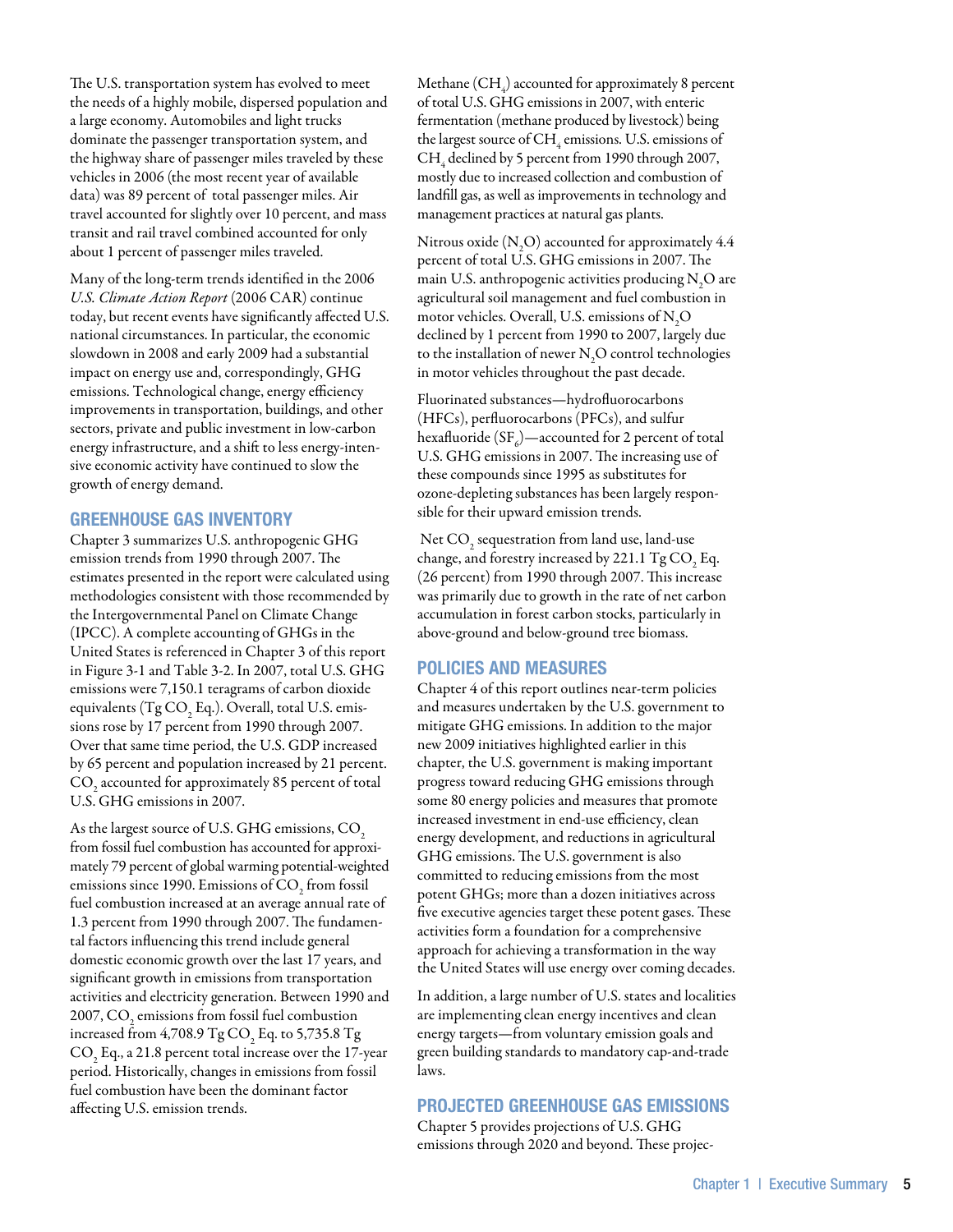tions incorporate national estimates of population growth, economic growth, technology improvement, and normal weather patterns. Based on anticipated trends in technology development and adaptation, demand-side efficiency gains, and fuel switching, the projections represent a "business-as-usual" scenario that incorporates major policies in place as of March 31, 2009, including the Energy Independence and Security Act of 2007 (EISA) and ARRA, as well as a number of other federal and state measures outlined in Chapter 4. In this sense, the "business-as-usual" projections equal the "with measures" scenario called for under the UNFCCC Guidelines for Annex 1 Communications.

Despite the recent global economic turmoil, the U.S. economy is expected to recover and emissions are expected to grow in the long term in a business-asusual/"with measures" case. Though absolute emissions are expected to grow in a "with measures" scenario, emissions per unit of GDP are expected to decline.

Projected GHG emissions under the "with measures" scenario presented in this report are significantly lower than emission estimates in the 2006 CAR. This shift is a result of changes in expectations regarding energy prices and economic growth and new policies taken since 2006, including EISA and ARRA, as well as various actions at the state level.

Projections are provided by gas and by sector from the present to 2020. Gases included in this report are  $\text{CO}_2$ ,  $\text{CH}_4$ , N<sub>2</sub>O, HFCs, PFCs, and SF<sub>6</sub>. Sectors reported include electric power generation and residential, commercial, industrial, and transportation end use. Proposed or planned policies that had not been implemented as of March 31, 2009, as well as sections of existing legislation that require implementing regulations or funds that have not been appropriated, are not included in the projections. The projections include ARRA provisions, but do not include, for example, the vehicle fuel economy and emission standards announced by the President in May 2009.

The GHG emission projections in this chapter generally extend to 2020. Because of the extensive discussion of 2050 emission reduction goals in the United States and internationally, this chapter also includes a brief discussion of projected GHG emissions out to 2050.

Additional measures will be needed beyond those currently in place to ensure that the United States plays its part in the global effort to avoid the most damaging effects of climate change. The Obama administration supports the implementation of a market-based cap-and-trade program to spur growth in a low-carbon economy and reduce GHG emissions to approximately 83 percent below 2005 levels by

2050. In June 2009, the U.S. House of Representatives passed the landmark American Clean Energy and Security Act, which includes economy-wide GHG reduction goals of 3 percent below 2005 levels in 2012, 17 percent below 2005 levels in 2020, and 83 percent below 2005 levels in 2050.

As this report was finalized, the U.S. Senate was considering its own legislation, with similarly bold targets to promote clean energy and reduce GHG emissions. The target trajectories stipulated in those bills—aligned with the Obama administration's goals and with the U.S. inscription in the Copenhagen Accord—are presented against a long-term business-asusual/"with measures" reference scenario in Figure 5-1.

From 2005 through 2020, total GHG emissions are projected to rise by 4 percent under a "with measures" scenario, from  $7,109$  Tg CO<sub>2</sub>Eq. to  $7,416$  Tg CO<sub>2</sub> Eq., while the U.S. GDP is projected to grow by 40 percent. Over that period,  $\mathrm{CO}_2$  emissions in the baseline projection are estimated to increase by 1.5 percent, although  $\text{CH}_4$ ,  $\text{N}_2\text{O}$ , and PFC emissions are expected to grow more rapidly by 8 percent, 5 percent, and 4 percent, respectively. A large portion of emissions growth is driven by HFCs, which are projected to more than double between 2005 and 2020, as they are more extensively used as a substitute for ozone-depleting substances. The relatively slow growth forecast for  $\mathrm{CO}_2$  emissions is attributable to increasing use of renewable energy and policies implemented to increase efficiency.

With additional mitigation measures, such as those that would be implemented under the American Clean Energy and Security Act of 2009, the United States would have a GHG reduction goal of 17 percent by 2020, though U.S. GDP is projected to grow by 40 percent in that time. Over that period, with additional mitigation measures,  $\mathrm{CO}_2^{\vphantom{\dagger}}, \mathrm{CH}_4^{\vphantom{\dagger}}, \mathrm{N}_2\mathrm{O},$ and PFC emissions would decrease significantly, and HFCs—among the most potent of GHGs—would be subject to a targeted cap and phase-down process.

More rapid improvements in technologies that emit fewer GHGs, new GHG mitigation requirements, or more rapid adoption of voluntary GHG emission reduction programs could result in lower GHG emission levels than in the baseline scenario projection.

### Impacts and Adaptation

Chapter 6 of this report highlights actions taken in the United States to better understand and respond to vulnerabilities and impacts associated with climate change. The U.S. government is involved in a wide array of climate assessments, research, and other activities to understand the potential impacts of climate change on the environment and the economy, and to develop methods and tools to enhance adaptation options. The U.S. government sponsors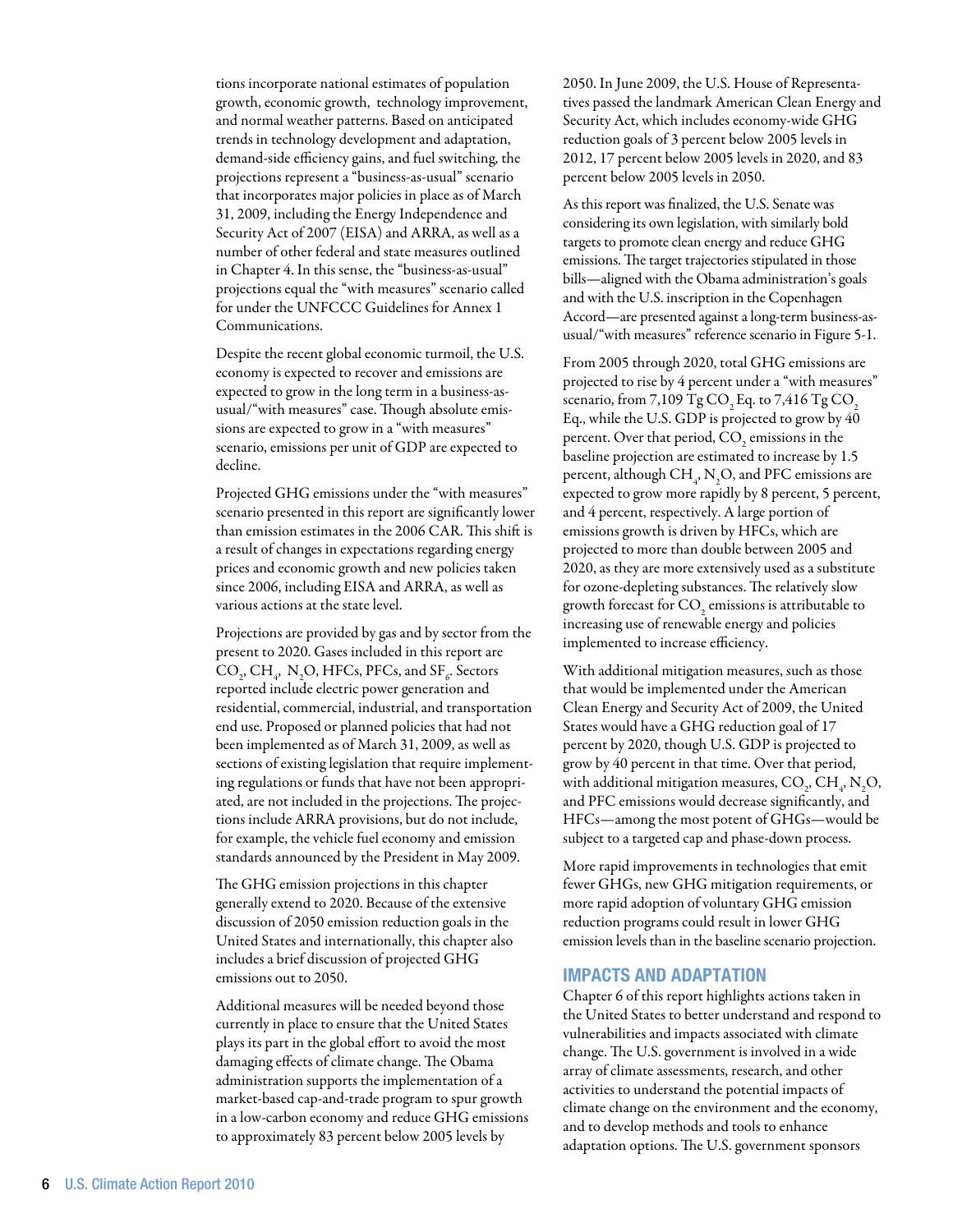and adheres to some of the world's most advanced scientific research on climate change.

Chapter 6 outlines a set of studies by the U.S. Global Change Research Program, *Global Climate Change Impacts in the United States*, released in July 2009, which highlight key vulnerabilities in the United States associated with climate change (Karl et al. 2009). These key vulnerabilities, shared by the United States and many nations around the world, include the potential for water scarcity, unreliable energy production and transmission, damage to transportation infrastructure, public health problems, damage to ecosystems, and catastrophic harm to coasts and coastal communities.

Through the creation of special funds and programs related to climate adaptation, the U.S. government is working to address these vulnerabilities. States and localities have a major role to play in vulnerability assessment and adaptation. Chapter 6 includes examples of these efforts. The United States is committed to establishing and maintaining climate adaptation assistance for both domestic and international communities.

# Financial Resources and Transfer of **TECHNOLOGY**

Chapter 7 outlines U.S. government initiatives and partnerships and U.S. agency roles in climate-related international assistance and technology transfer. Chapter 7 also notes the U.S. offer of contributing to total developed country climate financing approaching \$30 billion by 2012, with a goal of mobilizing \$100 billion by 2020, in the context of robust mitigation efforts by all Parties to the UNFCCC.

The United States is committed to helping countries in need of addressing climate change, and is scaling up its efforts to promote clean energy, reduce emissions in the land-use sector, and adapt to climate change in a manner consistent with intellectual property rights. The fiscal year (FY) 2010 budget provides more than a threefold increase in bilateral and multilateral funding for climate-related activities, relative to the enacted funding provided in the previous fiscal year. It increases U.S. Agency for International Development (USAID) climate programs by 70 percent, with significant new investments in mitigation and adaptation strategies that will build on extensive USAID experience in promoting clean and climateresilient development. It also provides first-ever contributions to multilateral climate funds, including \$375 million to the World Bank Climate Investment Funds, and \$50 million total to the UNFCCC Special Climate Change Fund and the UNFCCC Least Developed Country Fund. The President's FY 2011 budget, submitted to Congress in February 2010, proposes a further increase in core climate change funding of almost 40 percent, as well as substantial

increases in funding for activities in such areas as food security, water, and health that will have significant climate co-benefits.

These investments—combined with U.S.-based foundation grants, nongovernmental organization (NGO) resources, private-sector commercial sales, commercial lending, foreign direct investment, market-enabled GHG reductions, private equity investment, and dozens of already-existing government programs that distribute aid, fund clean energy research, and conserve natural resources—support a robust contribution by the United States in organizing and supporting the world's response to climate change.

The U.S. government leads or is involved in a number of bilateral and multilateral clean energy partnerships, including new partnerships established in 2009. The United States will join a number of other countries in the Climate Renewables and Efficiency Deployment Initiative (Climate REDI), which will channel \$350 million to fund programs over five years, including \$85 million in U.S. funding. The United States announced in Copenhagen that it will partner with other key donors to channel \$3.5 billion, including \$1 billion in U.S. funding, to reduce emissions from deforestation, land degradation, and other activities through 2012. The United States will also join member countries of the Arctic Council to advance efforts to reduce black carbon from sources leading to reduced albedo in Arctic polar ice. The United States has made combating climate change a central part of its bilateral and regional strategic relationships, and recent climate partnerships have followed from leader summits with China, India, and countries across the Western Hemisphere.

U.S. agencies are engaged in extensive cooperative activities at the technical level. The National Oceanic and Atmospheric Administration (NOAA), Department of Energy, EPA, and other agencies lead U.S. engagement in specific climate partnerships, such as the Global Earth Observation System of Systems, the Carbon Sequestration Leadership Forum, and the Methane to Markets Partnership. These agencies also have extensive bilateral relationships designed to further climate protection in their areas of responsibility.

Agencies that promote international trade, including the U.S. Trade and Development Agency, the U.S. Export-Import Bank, and the Overseas Private Investment Corporation, are also enhancing efforts to promote clean investments. These and other U.S. government efforts will be ramped up over time as part of a successful global agreement on climate change.

## Research and systematic Observation

Chapter 8 describes how the United States is laying a strong scientific and technological foundation to